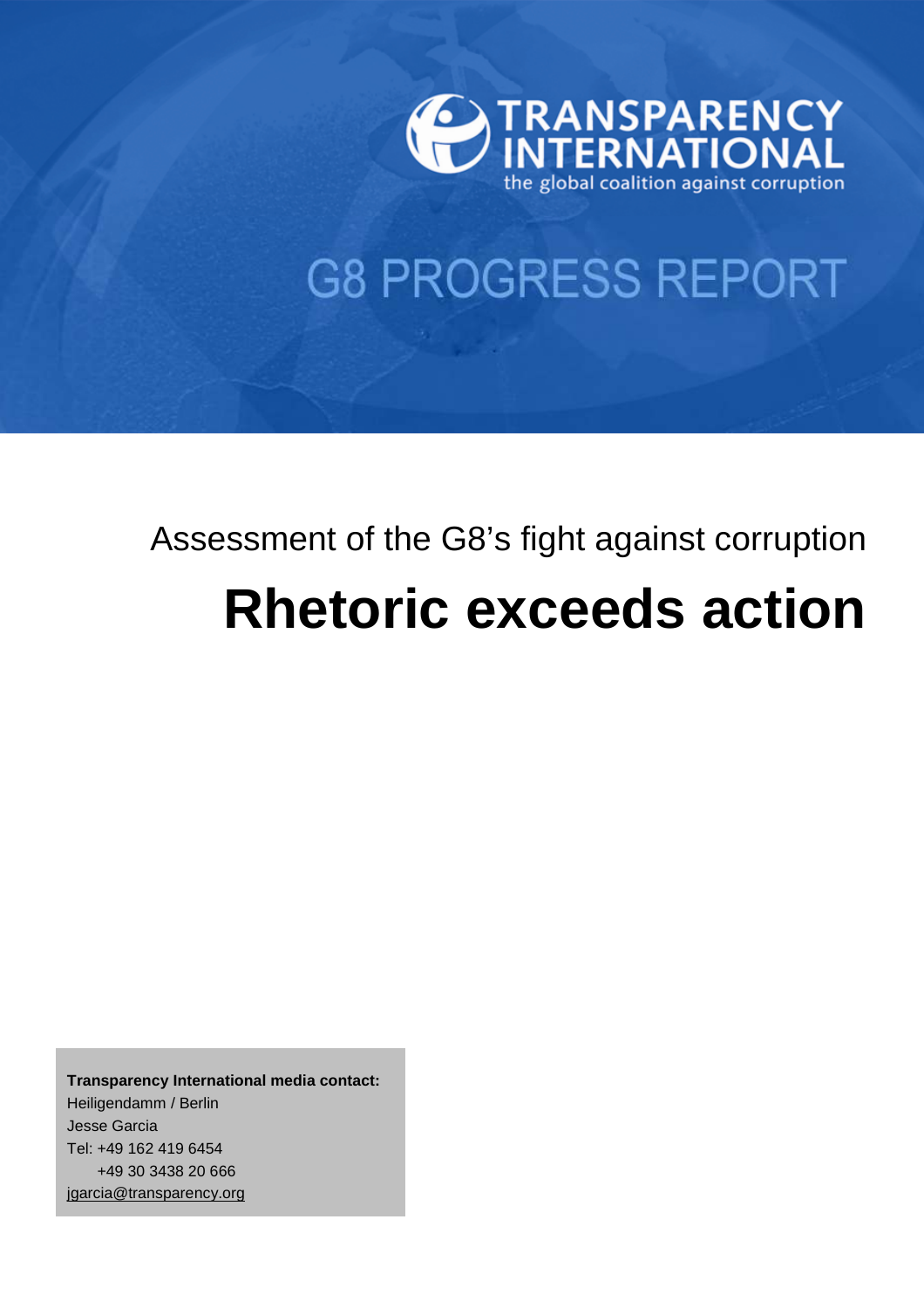

## **INTRODUCTION**

≈Corruption keeps schools from being built. It saps resources for fighting HIV / AIDS and improving maternal health care. It distorts government decision-making in innumerable ways. Reducing the damaging impact of corruption on lives, democracies, and economies is critical to the world's long-term prosperity and stability, and to lifting millions out of poverty." Huguette Labelle, Chair of Transparency International

Corruption is a pernicious problem with global implications. It impedes foreign investment and development, erodes public institutions, distorts competition and undermines the rule of law and public trust. And while corruption hurts everyone, it harms the poor the most. Corruption has dire global consequences, trapping millions in poverty and misery, and breeding social, economic and political unrest. Corruption is both a cause of poverty, and a barrier to overcoming it. These consequences of corruption are what drive our efforts and create a pressing need for action.

In the past decade, a global consensus has emerged that the fight against corruption must be placed high on the agenda. Since the 2002 Kananaskis Summit, the leaders of the Group of Eight (G8) have recognised that, unless they confront corruption, they cannot achieve their goals, including the Millennium Development Goals or specific objectives on national and energy security, increasing the benefits of trade and investment, economic development and growth in Africa, and environmental protection. The G8 must promote and implement principles of transparency, accountability and integrity in public life and do so within the context of strengthening core democratic values such as freedom of speech and association.

Since the 2002 Summit, they have committed to specific measures to fight corruption and increase good governance. These include:

- Strengthening enforcement of anti-bribery laws enacted pursuant to the OECD Convention on Combating Bribery of Foreign Public Officials (OECD Convention);
- Strengthening requirements for export credit support to promote compliance with antibribery laws;
- Ratifying and implementing the United Nations Convention against Corruption (UNCAC)
- Ensuring greater transparency of revenue flows from the oil, gas and mining sectors through support of the Extractive Industries Transparency Initiative (EITI); and
- Preventing misuse of financial institutions and markets by increasing transparency and strengthening oversight of capital flows and markets.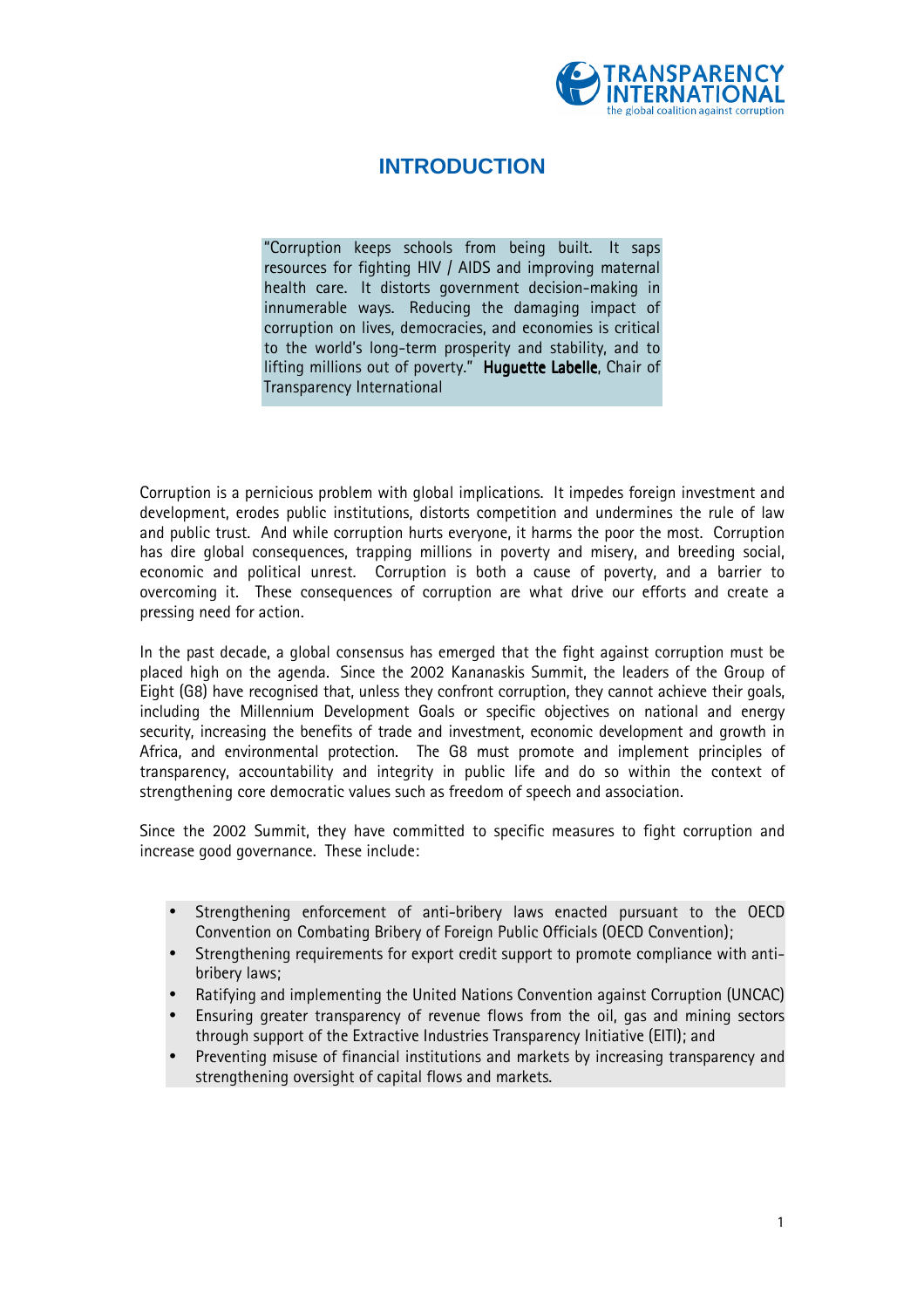

This Report assesses G8 progress on these commitments which were selected according to the following criteria:

- 1. Express commitment by the leaders to take specific action;
- 2. Importance to the anticorruption agenda;
- 3. Capacity to measure progress.

The Report's findings, based on input from locally-based TI national chapters in each of the G8 countries, conclude that rhetoric still largely exceeds real action. With far-reaching consequences, this failure undermines G8»s credibility in calling on others to improve governance.

The onus is on the G8 Leaders, meeting for the 2007 Summit on 6-8 June in Heiligendamm, Germany, to move the agenda forward. They must demonstrate how they will improve on their performance to date, and commit to take prompt action and to report back on their progress when they meet again at the 2008 Summit in Japan.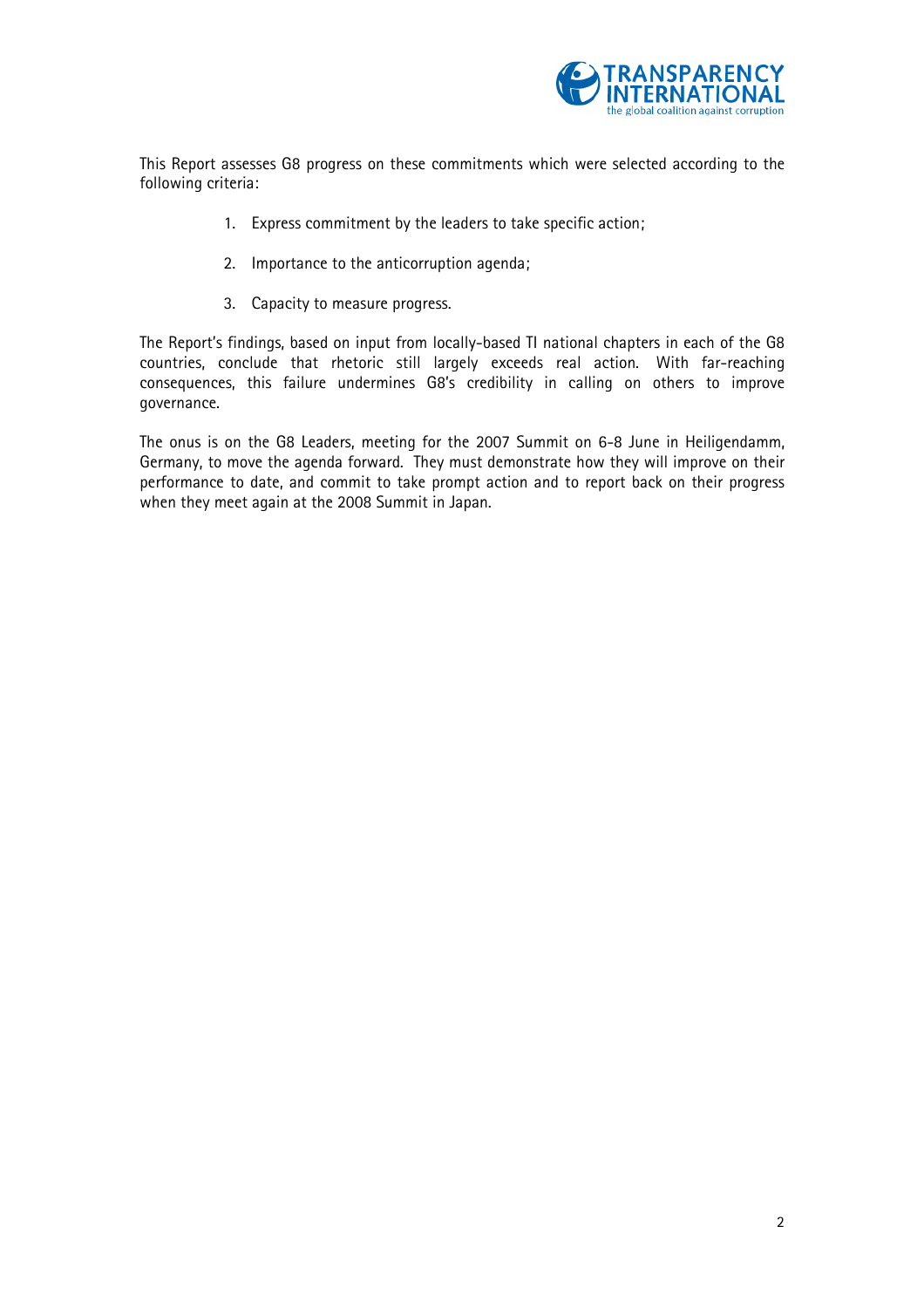

## **EXECUTIVE SUMMARY**

Since the 2002 Kananaskis Summit, the G8 leaders have committed to take specific actions to fight corruption and promote good governance at home and abroad. Their commitments include:

- Strengthening enforcement of anti-bribery laws enacted pursuant to the OECD Convention on Combating Bribery of Foreign Public Officials (OECD Convention);
- Strengthening requirements for export credit support to promote compliance with antibribery laws;
- Ratifying and implementing the United Nations Convention against Corruption (UNCAC);
- Ensuring greater transparency of revenue flows from the oil, gas and mining sectors through support of the Extractive Industries Transparency Initiative (EITI); and
- Preventing misuse of financial markets and institutions by increasing transparency and strengthening oversight of capital flows and markets.

In making these commitments, the G8 leaders recognised the importance of action against corruption to the success of their broader agenda -- achieving the Millennium Development Goals; ensuring national and energy security; opening markets and increasing the benefits of trade and investment; encouraging economic development and growth in Africa; and strengthening environmental protection. The G8 must promote and implement principles of transparency, accountability and integrity in public life and do so within the context of strengthening core democratic values such as freedom of speech and association.

This Report assesses the progress that G8 governments have made to date on each of these important commitments and finds that rhetoric still exceeds real action. It is a "call to action" for the G8 to do more and to report back on the progress they have made at the 2008 Summit.

#### **ENFORCE ANTI-BRIBERY LAWS:**

l

Enforcement of transnational anti-bribery laws under the OECD Convention remains negligible in several countries that play a major role in international trade.<sup>1</sup> Canada and Japan have brought only one minor case each. The UK has brought none at all. Italy, however, has two cases, including one against a major multinational. On the other hand, enforcement is increasing in France and Germany with nine and four cases respectively, while the US is seeing significant enforcement with 67 cases.

<sup>&</sup>lt;sup>1</sup> These numbers are based on assessments by national experts in each country selected by TI national chapters who responded to a questionnaire after consulting with government officials and other knowledgeable persons in their country. These numbers are preliminary; final numbers will be published in July with the release of the 2007 Transparency International Progress Report on OECD Convention Enforcement.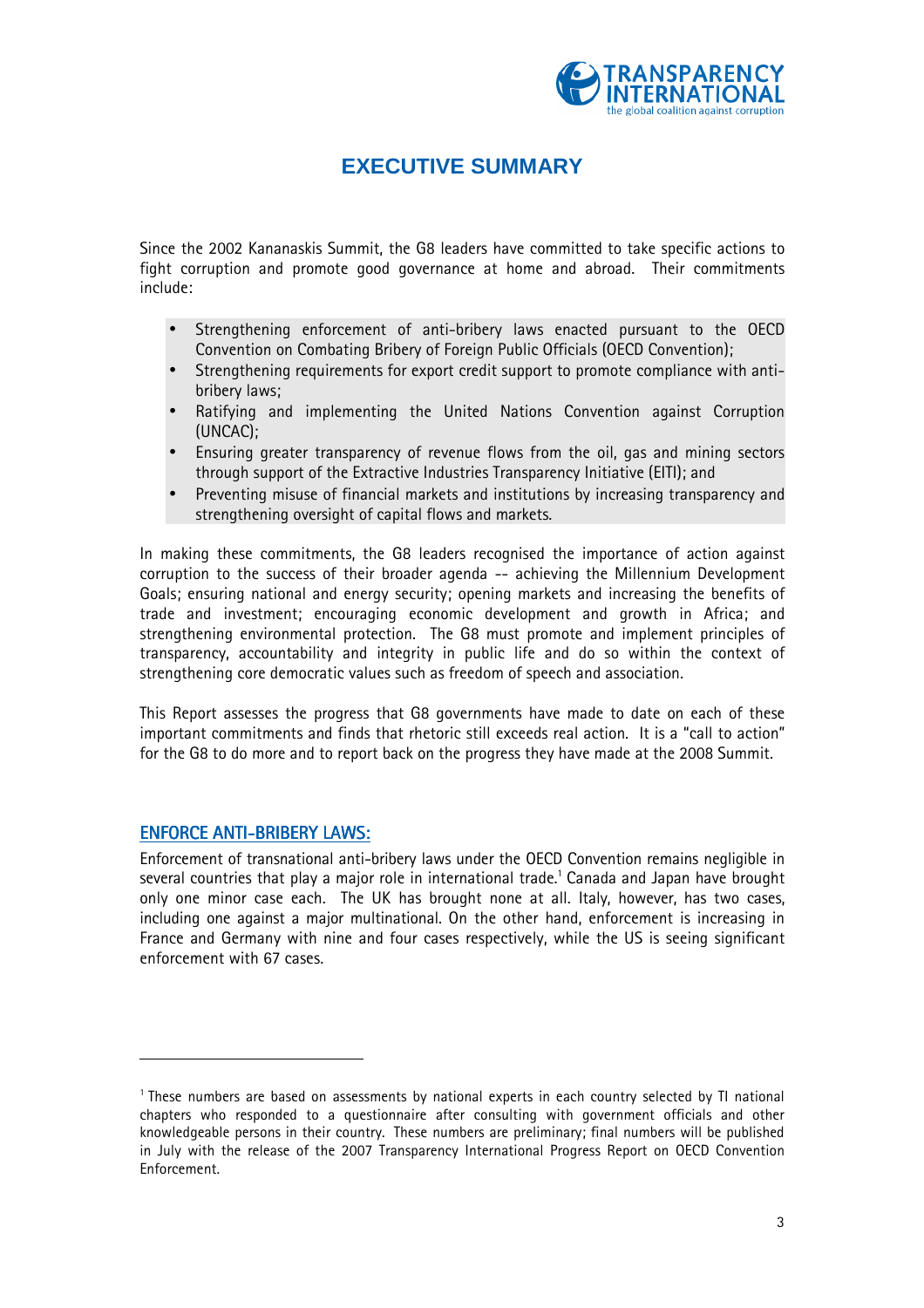

Foreign bribery will continue unless all parties vigorously enforce their laws. Rigorous on-site monitoring of the convention's implementation must be continued and the necessary funding provided. Outreach to the private sector should be enhanced to encourage companies to enforce effective anti-bribery programs.

Russia is not yet a party to the OECD Convention but should become one promptly. In the interim, Russia should implement and enforce anti-bribery prohibitions as required by the UN Convention against Corruption.

#### LEVERAGE EXPORT CREDIT AGENCY FINANCING TO REDUCE CORRUPTION:

All export credit agencies (ECAs) except for the EXIM Bank of Russia indicate they have taken a first step, enacting rules to encourage customers to comply with anti-bribery laws and to engage in enhanced due diligence when necessary.

All G8 ECAs must demonstrate they are putting these commitments into practice. In addition, they should require customers to certify that effective corporate anti-bribery compliance programs are in force and to fully disclose information relating to the use of agents.

#### RATIFY AND IMPLEMENT THE UN CONVENTION AGAINST CORRUPTION:

France, Russia, the UK and the US have ratified the UN Convention against Corruption. Canada, Germany, Italy and Japan should do so immediately.

To realise the full benefit of this global legal framework, the G8 should move forward with implementation and provide technical assistance to developing countries seeking to implement the convention. The G8 should assist in creating and funding a robust monitoring mechanism to ensure the convention has a practical impact and they must cooperate in the recovery of stolen assets.

#### PROMOTE REVENUE TRANSPARENCY THROUGH THE EITI

Canada, France, Germany, the UK and the US provide financial support to the Extractive Industries Transparency Initiative (EITI). Overall support needs to be increased, and Italy, Japan and Russia should contribute as well.

All G8 countries should provide financial support and safeguards for civil society organisations engaged in monitoring and advocating implementation and progress.

Those G8 countries with substantial energy resources -- Canada, Russia, the UK and the US - should set an example for others by implementing the EITI in their own countries.

#### LOOKING TO THE FUTURE: INCREASE TRANSPARENCY OF FINANCIAL SYSTEMS:

The G8 have made many commitments to prevent the misuse of financial markets and institutions for illicit purposes by increasing transparency and strengthening oversight. While this Report does not assess progress in this area, it does call for prompt implementation of these commitments and makes the following recommendations: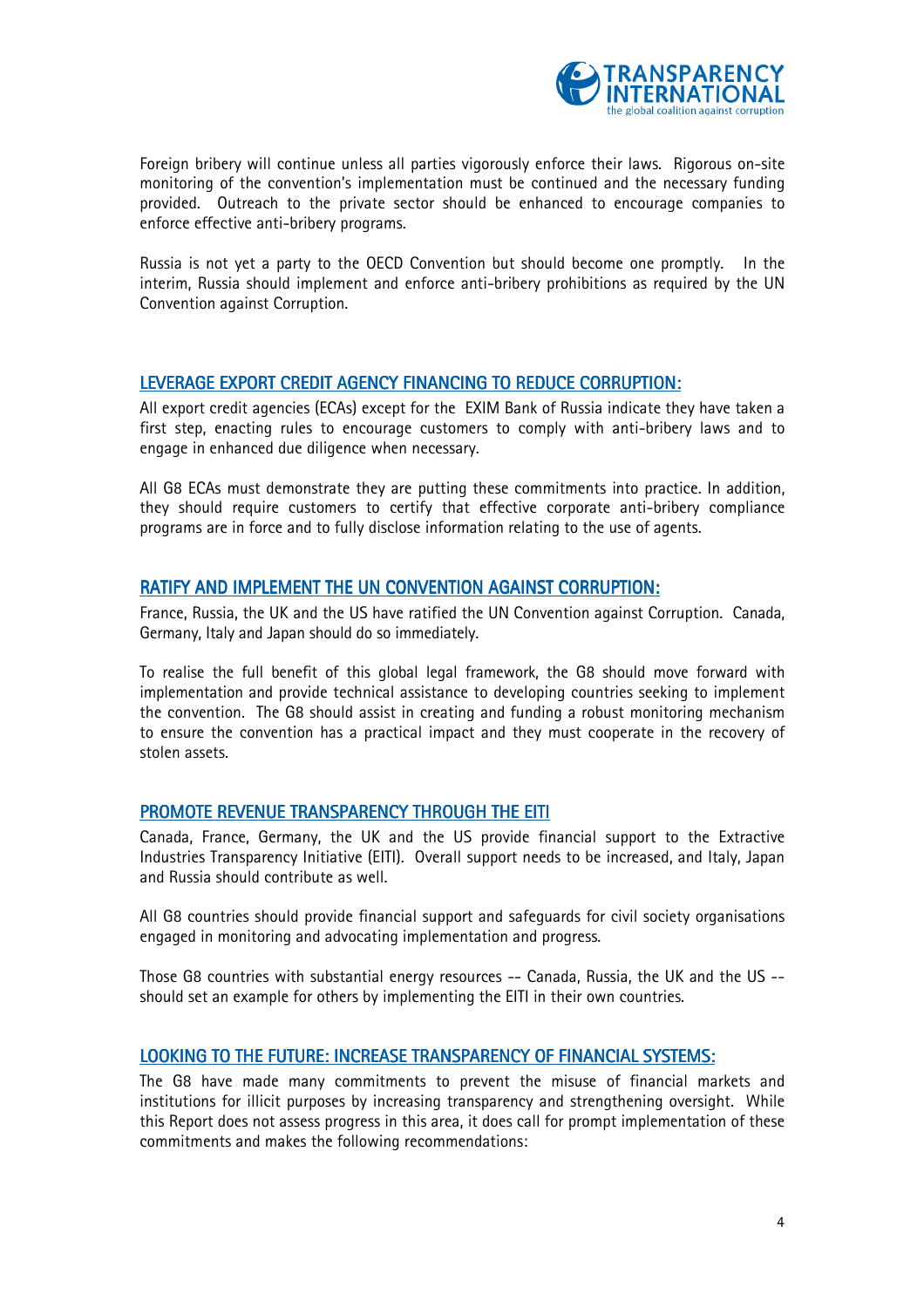

Stress the responsibility of and strengthen regulatory oversight of financial institutions and markets in the fight against public and business-related corruption; close loopholes allowing the anonymous transfers of funds to offshore centres and to less regulated territories; endorse private sector initiatives to enhance transparency in international wire transfers and provide regulatory support; coordinate regulation and information resources for the global tracking and seizure of the proceeds of corruption; and strengthen mutual legal assistance and cooperation to ensure that financial centres assist in the responsible repatriation of illicitly acquired assets.

The challenge for the G8 Leaders meeting this week in Heiligendamm, Germany is to demonstrate how they will move the agenda forward. The recommendations in this Report are intended to support this process. In 2008, Leaders should report on progress made in fulfilling their commitments to fight corruption.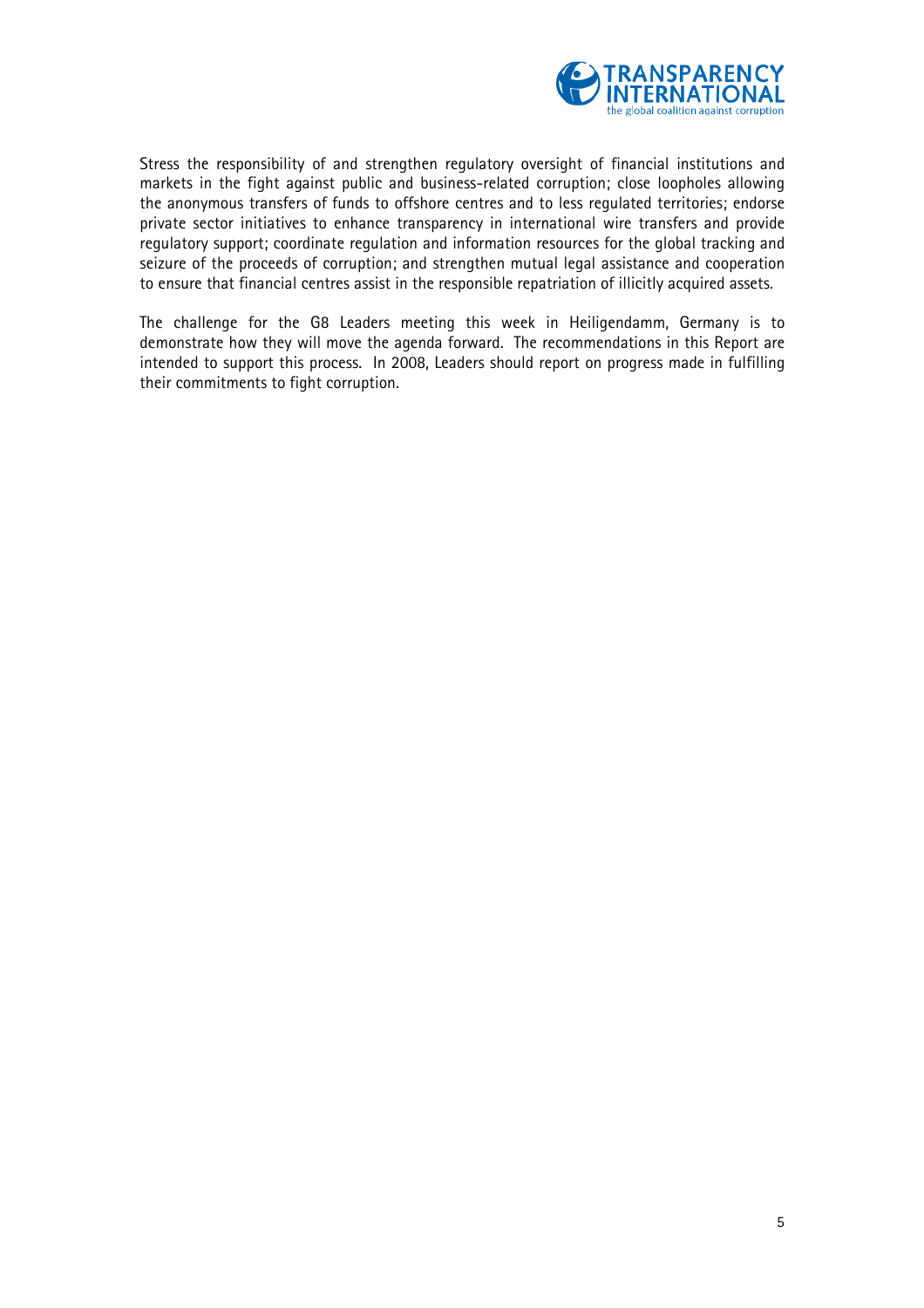

## **–ADDRESSING CORPORATE COMPLICITY IN CORRUPTION – THE OECD CONVENTION ON COMBATING BRIBERY OF FOREIGN PUBLIC OFFICIALS**

≈Every year there are more and more investigations of foreign bribery. And the number of convictions is increasing. Yet the number of countries that can show results ... is still far too low, and some others are stepping back... Clearly the political will of our members, collectively and individually, is of very critical importance..." Angel Gurria, OECD Secretary-General

#### WHAT HAVE THE G8 COMMITTED TO DO?

The G8 have committed to vigorous enforcement of the OECD Convention. Specifically, they have committed to:

- Strengthen and assist the implementation and monitoring of the OECD Convention (Kananaskis 2002; Gleneagles 2005; St. Petersburg 2006);
- Strengthen enforcement of anti-bribery laws, accelerate peer reviews, complete a first cycle of reviews by 2007, and ensure stable, long-term financing for these reviews (Evian 2003);
- Adhere rigorously to the updated 2004-2007 enforcement review schedule (Sea Island 2004);
- Continue support for peer review (Gleneagles 2005; St. Petersburg 2006);
- Encourage the private sector to develop, implement and enforce anti-bribery compliance programs (Evian 2003, Sea Island 2004, Gleneagles 2005); and support voluntary private sector anti-corruption initiatives (Kananaskis 2002).

#### WHY IS THE OECD CONVENTION IMPORTANT?

Just ten years ago, paying bribes in foreign jurisdictions to secure contracts, licenses or favourable judicial decisions, or to avoid taxes or environmental regulations, was legal and even tax deductible in the home countries of many major multinationals based in the industrialised world (with the exception of the US, where the Foreign Corrupt Practices Act has prohibited transnational bribery since 1977). In 1997, the rules of the game changed with the adoption of the OECD Anti-Bribery Convention by its members, who comprise most of the world's major exporting nations. The 36 signatories to the Convention, including 5 non-OECD members, account for more two-thirds of global exports.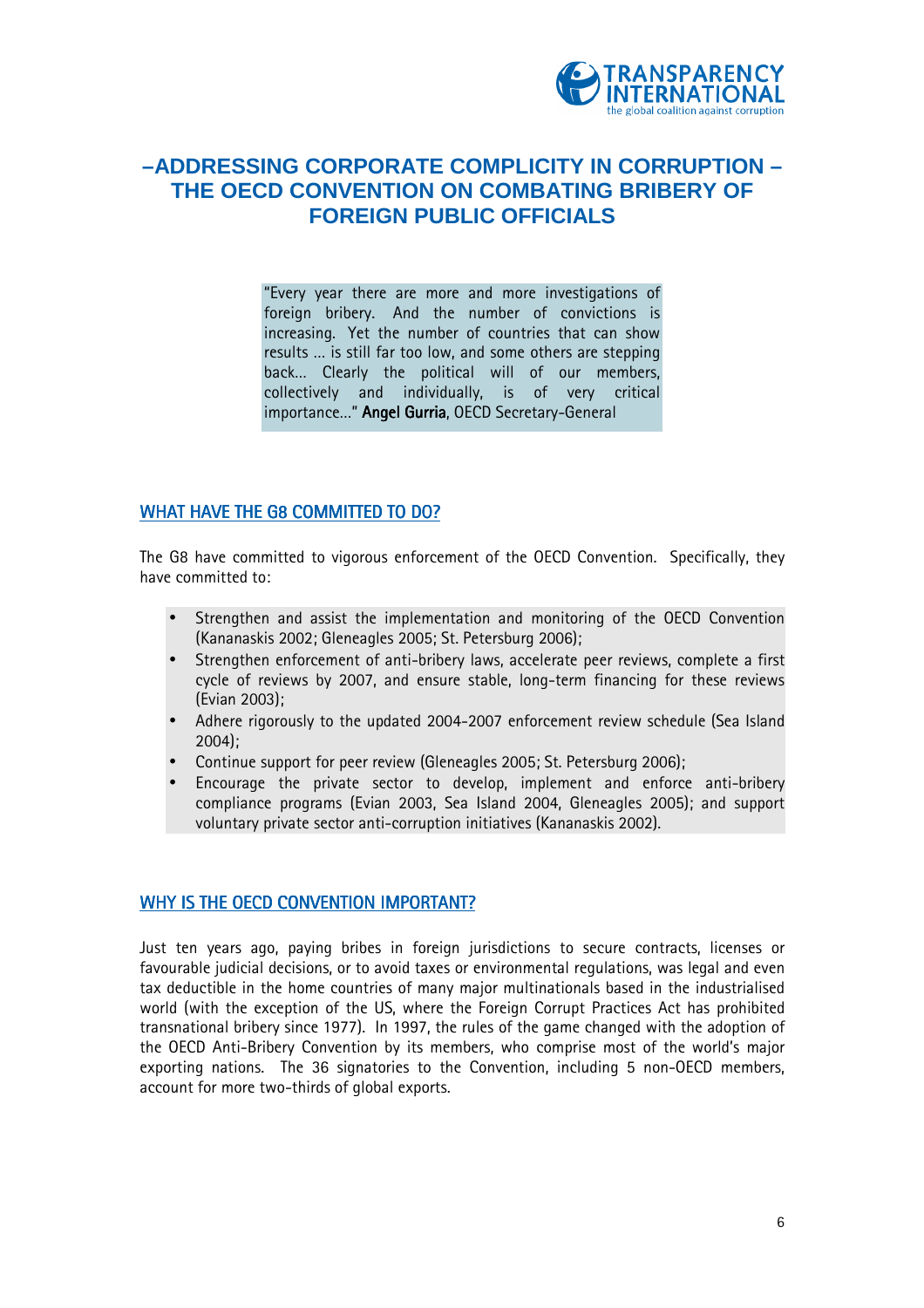

The OECD Convention is of signal importance because it criminalises foreign bribery and, importantly, simultaneously imposes this prohibition on most competitors, promising to end the ≈race to the bottom.∆ It says to companies from industrialised countries that their complicity in corruption through paying bribes must end.

Its importance is underscored by the World Bank's finding that \$1 trillion in bribes are paid annually, and by the Volcker Committee's Report on the UN Oil for Food scandal, alleging that over 2,200 companies in 58 countries were involved in bribery, kickbacks and fraud. Foreign bribery continues to be a serious problem as is amply demonstrated by recent allegations of bribery - on an unprecedented scale - by Siemens AG, Europe's largest engineering group.

Ultimately, the credibility of the G8 to promote good governance in emerging markets and Africa is undermined unless they address the conduct of their companies. Each G8 government has a special responsibility to ensure that its laws and policies do not permit its companies to contribute to corruption. Weak enforcement by some will undermine enforcement by all, including significant emerging exporters that are not yet party to the OECD Convention, including G8 member Russia and others, such as China and India.

#### WHAT ACTIONS HAVE THE G8 TAKEN TO DATE?

l

Since the Convention's entry into force in 1999, all parties have enacted laws making it a criminal offence to bribe foreign officials. Preliminary evidence, however, from the upcoming 2007 TI Progress Report on OECD Enforcement<sup>2</sup> indicates that only three of the G8 have taken meaningful action, while others have taken little to none at all.

On the positive side of the ledger, enforcement has increased in France, Germany and the US. France has brought nine prosecutions, Germany has brought four, and the US has brought 67. Significantly, many of these cases involve major multinational companies. Although Italy has only brought two cases, one is against a major multinational.

Contrast this trend to the dismal performance of Canada, Japan and the UK -- countries that play a major role in international trade. Evidence indicates that Canada and Japan have each brought only one minor case while the UK has brought none.

Given this picture, it is particularly troubling that the UK Serious Fraud Office halted an investigation into foreign bribery allegations concerning BAE Systems Plc. in the Al Yamamah defense contract between the UK and Saudi Arabia. With no prosecutions to date, the UK assertion that national interest overrides the rule of law and foreign bribery enforcement calls into question the commitment of one of the world's major exporting nations to address bribery of foreign public officials and may have set a dangerous precedent. In doing so, it threatens the future effectiveness of the Convention in stemming foreign bribery and undermines the UK's

 $^{\rm 2}$  These numbers are based on assessments by national experts in each country selected by TI National Chapters, who responded to a questionnaire after consulting with government officials and other knowledgeable persons in their country. These numbers are preliminary; final numbers will be published in July with the release of the 2007 Transparency International Progress Report on OECD Convention Enforcement.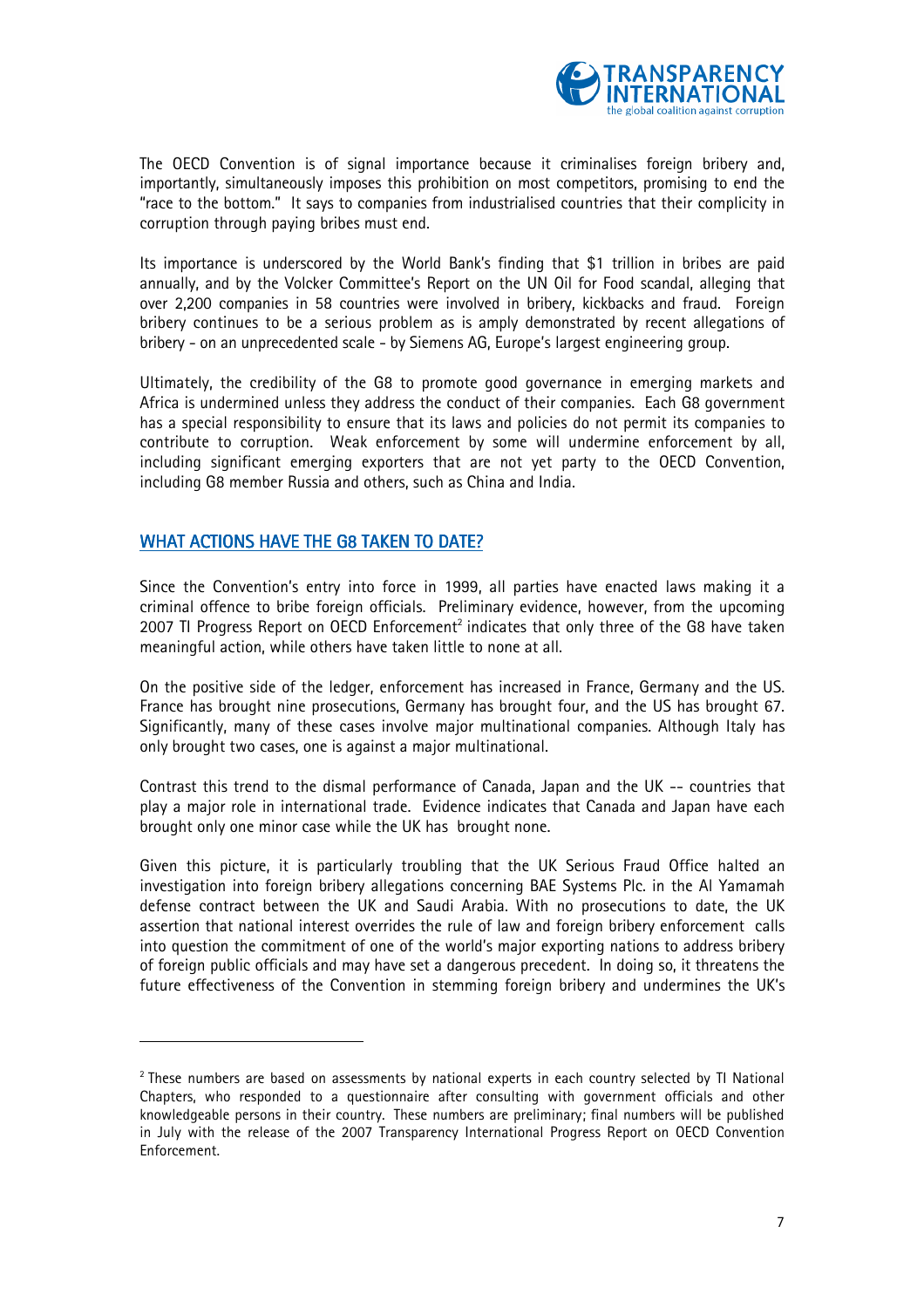

credibility in promoting good governance and the rule of law in the developing world, standing in stark contrast to the country's expressed anti-poverty goals.

#### WHAT MUST THE G8 DO NOW?

Given the competitive nature of global trade, foreign bribery will continue unless there is a credible threat of enforcement and adequate sanctions in all major exporting nations. Governments that have brought cases may diminish their efforts if their exporters appear to be losing orders to competitors that are free to win orders by paying bribes.

- o All parties should vigorously enforce their foreign bribery laws;
- o All parties should support continuous, vigorous, on-site monitoring, providing the necessary funding beyond 2007;
- o All G8 governments should increase outreach to the private sector to encourage implementation of effective anti-bribery programs and compliance cultures;
- o Russia has been invited to accede to the Convention by 2010 and should do so promptly to demonstrate its commitment to fight bribery. In the interim, Russia should implement foreign bribery prohibitions pursuant to its UNCAC commitment; and
- o G8 diplomatic missions in developing countries engaged in advocacy on behalf of companies should promote anti-bribery compliance.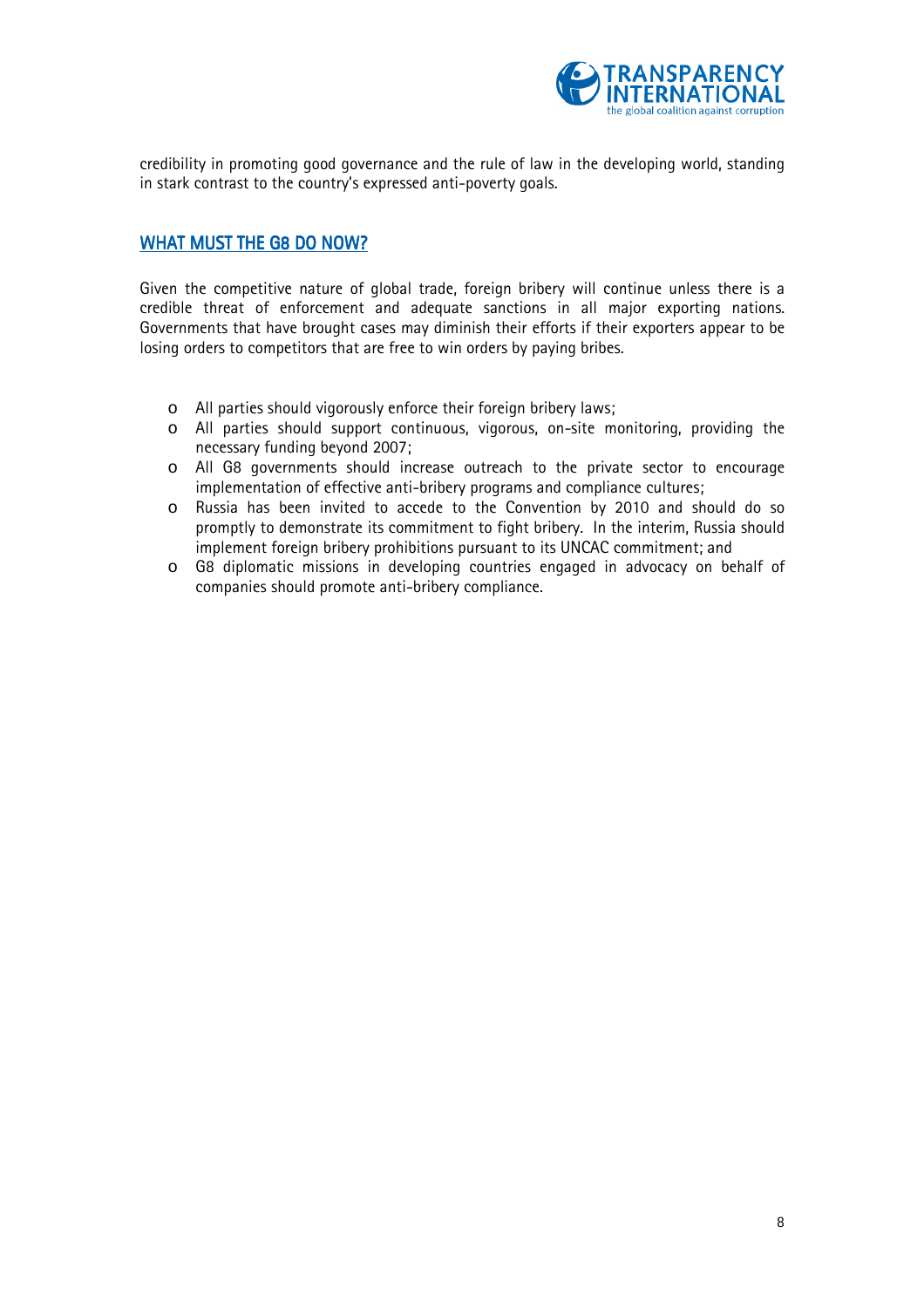

## **-LEVERAGING FINANCING TO REDUCE CORRUPTION-EXPORT CREDIT AGENCIES**

#### WHAT HAVE THE G8 COMMITTED TO DO?

• In 2005, the G8 committed to help reduce foreign bribery by the private sector by strengthening requirements for companies applying for export credit support.

#### WHY IS EXPORT CREDIT AGENCY ACTION IMPORTANT?

ECAs provide government-backed loans, guarantees and insurance to companies that do business abroad, often in financially and politically risky environments. Today, ECAs are among the largest sources of *public* financial support for domestic companies operating in a fiercely competitive export market, underwriting between US \$50 to \$70 billion dollars in transactions. $^3$ ECA support encourages additional private financial resources. As such, ECAs have an important role to play in ensuring that companies and projects they support are not tainted by bribery and corruption.

#### WHAT ACTIONS HAVE THE G8 TAKEN TO DATE?

Since the 2006 adoption of an OECD Council Recommendation on Bribery and Officially Supported Export Credits, all G8 ECAs except the EXIM Bank of Russia indicate they have taken steps to amend their rules and policies to reduce bribery in officially supported projects by: $^4$ 

- o Requiring exporters to certify they will not engage in bribery and to disclose bribery charges, convictions and administrative sanctions;
- o Requiring exporters to provide, upon demand, the names of agents and the size of payments made;
- o Verifying whether exporters appear on publicly available debarment lists;
- $\circ$  Conducting enhanced due diligence of the exporters' business practices and contract terms in specified cases;
- o Verifying that internal corrective measures are in place for exporters convicted of foreign bribery;
- o Suspending approval of credit where evidence of bribery is found, denying credit and seeking indemnification and refunding where bribery is proven; and disclosing evidence of bribery to law enforcement authorities.<sup>5</sup>

l

 $^{\rm 3}$  ECA Watch http://www.eca-watch.org/eca/ecas\_explained.html; Turning a Blind Eye, Corruption and the UK Export Credits Guarantee Department, http://www.thecornerhouse.org.uk/item.shtml?x=52007.

<sup>&</sup>lt;sup>4</sup> SACE, Italy's ECA, did not respond to a request for information.

<sup>&</sup>lt;sup>5</sup> To access the OECD Council Statement see

http://www.oecd.org/document/62/0,2340,en\_2649\_34169\_37858750\_1\_1\_1\_1,00.html.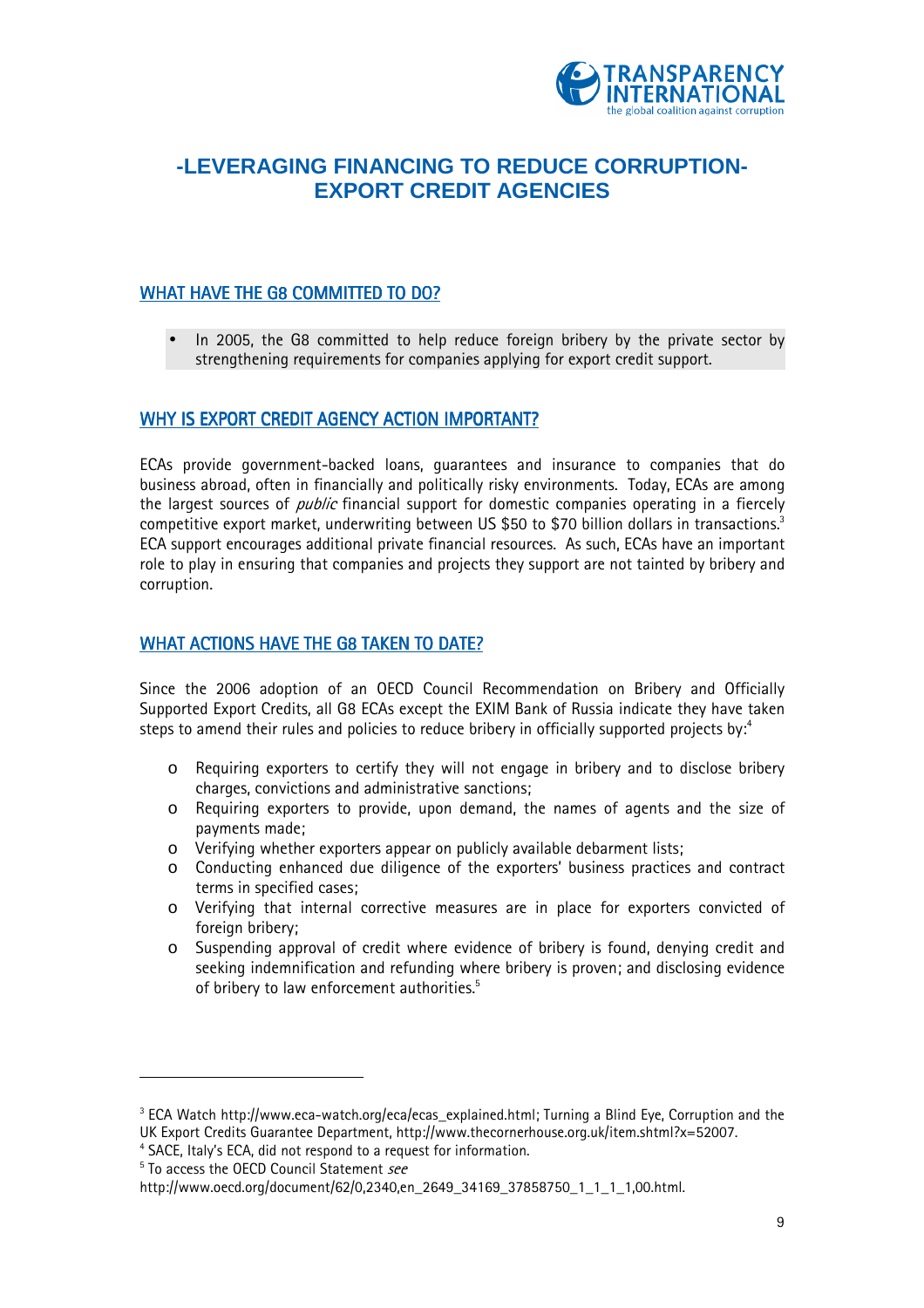

#### WHAT MUST THE G8 DO NOW?

While adoption of these measures is a step forward in enhancing the role of the ECAs in reducing corruption, it is not evident that they are being applied. ECAs should report annually on all steps taken to enforce these measures.

They should strengthen the measures taken to expand coverage to other participants in the transaction, including the exporters' joint venture and consortium partners and major subcontractors and require that all participants (1) certify that they will not engage in bribery and will implement an effective anti-bribery program; and (2) disclose information related to agents as well as to charges, convictions or administrative sanctions.

Russia should fulfil its G8 commitments by adopting and implementing immediately the measures called for in the OECD Council Recommendation.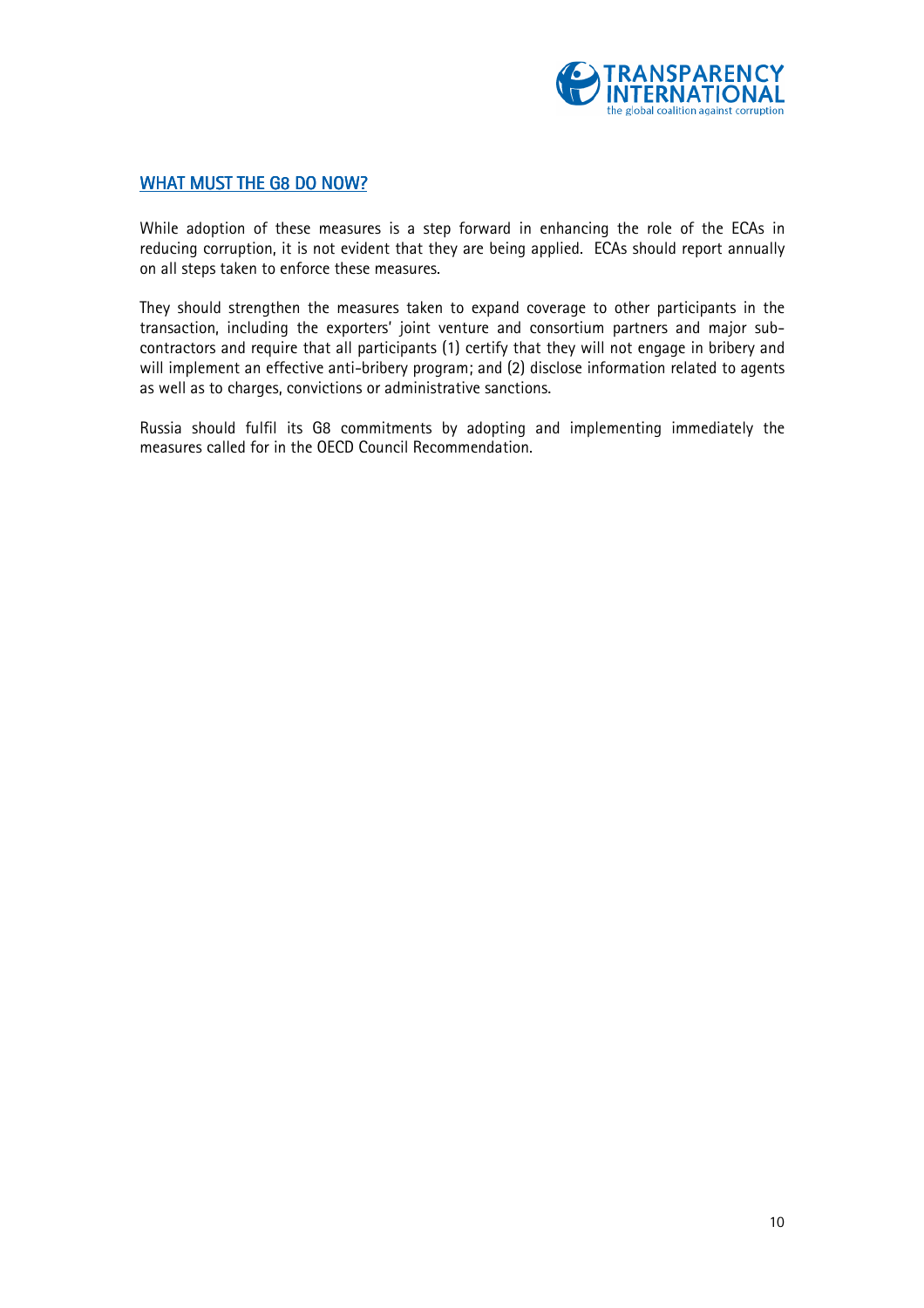

## **-GLOBALISING THE FIGHT CORRUPTION-THE UNITED NATIONS CONVENTION AGAINST CORRUPTION**

≈The adoption of the United Nations Convention against Corruption sends a clear message that the international community is determined to prevent and control corruption ... If fully implemented, this new instrument can make a real difference to the quality of life of millions of people around the world.<sup>"</sup> Kofi Annan, former United Nations Secretary-General

#### WHAT HAVE THE G8 COMMITTED TO DO?

Every year since 2002, the G8 have committed to promoting the adoption and implementation of the UN Convention against Corruption (UNCAC), the global anti-corruption convention. Specifically, they have committed to:

- Contribute to the completion of the UNCAC, to include effective preventive measures, mechanisms for international cooperation, an implementation follow-up mechanism; and technical assistance for implementing its provisions (Evian 2003);
- Become parties to the UNCAC (Sea Island 2004);
- Work for early ratification; establish effective mechanisms for the recovery and return of assets and encourage rules to deny entry and safe haven for officials and individuals guilty of public corruption, with similar prohibitions for their assets (Gleneagles 2005);
- Support global ratification and implementation; target assistance to prevent corruption through transparency and accountability, while enhancing the capacity to detect, prosecute, and recover the proceeds of corruption. Promote effective implementation of commitments; vigorously enforce laws against foreign bribery (St. Petersburg 2006).

#### WHY IS THE UN CONVENTION IMPORTANT?

The UNCAC, which entered into force in 2005, provides a comprehensive, global framework for confronting the transnational challenge of corruption. It has been signed by more than 140 countries and ratified by more than 90, raising the prospects of truly global cooperation and impact. If implemented, the UNCAC will help promote rule of law, good governance and accountability worldwide.

Its most significant provisions include:

- o Preventive measures including codes of conduct and conflict of interest rules for public officials; transparent procurement and public finances;
- o Transnational bribery prohibitions which will apply to major exporters, such as China and Russia, currently not parties to the OECD Convention;
- o Internal controls and enhanced accounting and auditing provisions for the private sector;
- o Criminalisation of bribe solicitation;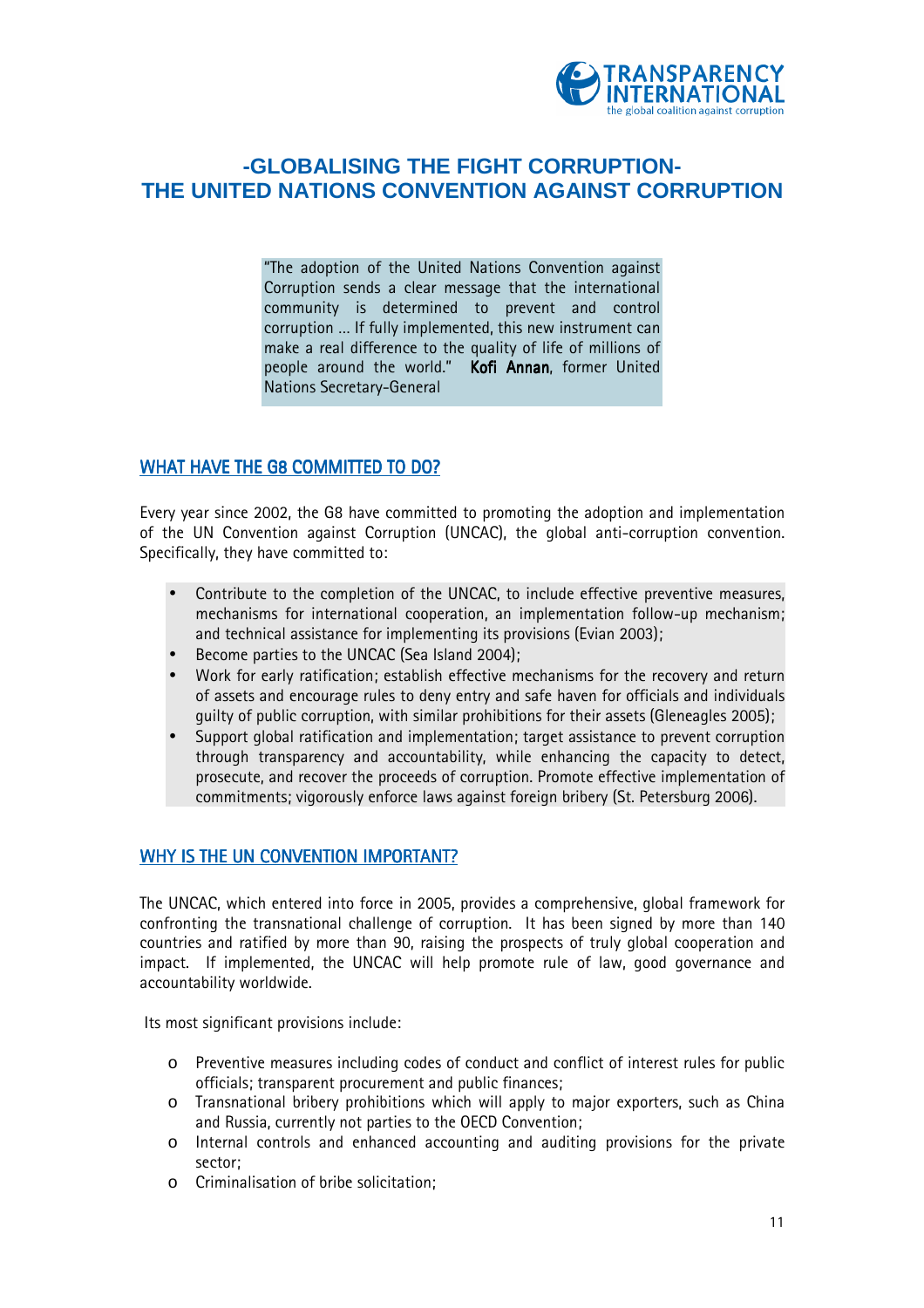

- o Mutual legal assistance and cooperation on extradition, to assist in investigating and prosecuting transnational crimes; and
- o Procedures to trace and recover stolen assets, to assist developing nations in recovering such assets, and to prevent "kleptocrats" from retaining illicitly acquired assets.

#### WHAT ACTIONS HAVE THE G8 TAKEN TO DATE?

To date, only France, Russia, the UK and the US have ratified the UNCAC. Canada, Germany, Italy and Japan have signed but have not ratified it.

#### WHAT MUST THE G8 DO NOW?

Canada, Germany, Italy and Japan should ratify the UNCAC immediately. In addition, all G8 countries should:

- o Fully implement the UNCAC;
- o Assist in creating and funding a robust monitoring mechanism with opportunities for civil society participation;
- o Provide technical assistance to assist countries with ratification and implementation; and
- o Cooperate on asset tracing and recovery, and encourage all countries to promulgate rules to deny entry and safe haven to officials and individuals guilty of public corruption, with similar prohibitions on their assets.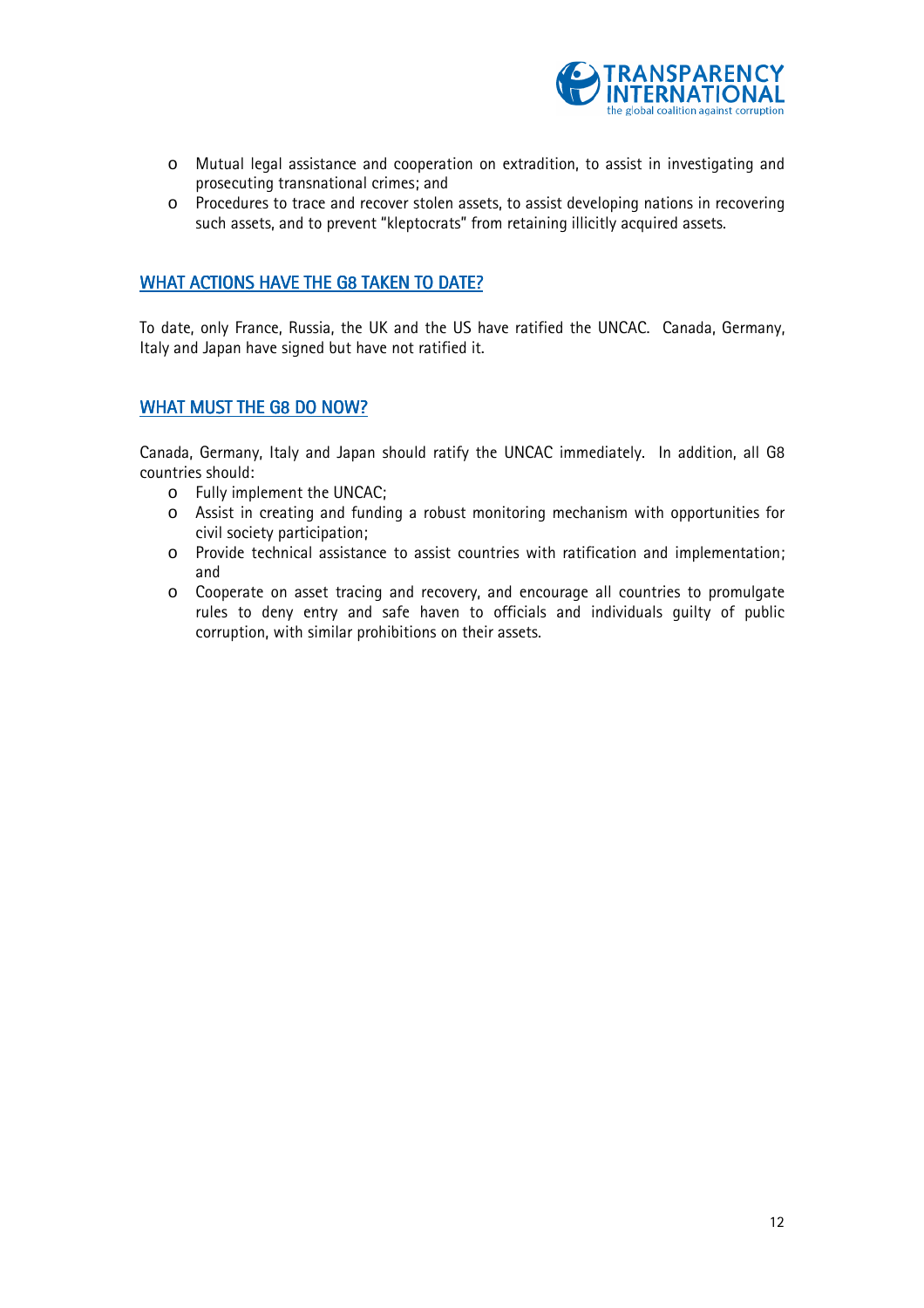

## **-Ensuring Transparency of Revenue Flows-The Extractive Industries Transparency Initiative**

≈Natural resources present enormous development opportunities, provided that they are managed well. By requiring transparency in payments from oil, gas and mining companies to host governments, EITI critically contributes towards good governance and to ensuring that local populations benefit from what are, after all, their natural resources." Peter Eigen, Chairman, EITI and founder of Transparency International

#### WHAT HAVE THE G8 COMMITTED TO DO?

Since the 2003 Evian Summit, the G8 have committed to promoting transparency of financial flows – both company payments and corresponding government revenues – from the oil, gas and mining sectors. Since the creation of the EITI in 2002, they have committed to providing financial and technical support to the EITI and the countries implementing it. Specifically, they have committed to:

- Encourage governments and companies to disclose, to the International Monetary Fund (IMF) or another agreed independent third party such as the World Bank, revenue flows and payments from extractive sectors; work with participating governments to develop and implement agreed action plans for establishing high standards of transparency with respect to all budget flows (revenues and expenditures) and with respect to the awarding of government contacts and concessions; encourage IMF and World Bank to give technical assistance (Evian 2003);
- Increase support to EITI and countries implementing EITI through financial and technical measures (Gleneagles 2005); and
- Promote governance and greater fiscal transparency by supporting the implementation of EITI (St. Petersburg 2006).

#### WHY IS REVENUE TRANSPARENCY IMPORTANT?

Financial flows from natural resources, such as oil, gas and mining are a significant source of  $income - and sometimes the only one - for many developing countries. When properly$ managed, these revenues should lead to economic growth and poverty reduction. When good fiscal management, transparency and accountability are lacking, however, extractive revenues may instead contribute to poverty, corruption and conflict – the so-called "resource curse."

The EITI -- a multi-stakeholder initiative comprised of exporting countries, countries offering financial support for the programme, companies, and civil society -- was created to enhance transparency and thus accountability in resource rich countries through full publication and verification of company payments and government revenues from the oil, gas and mining sectors.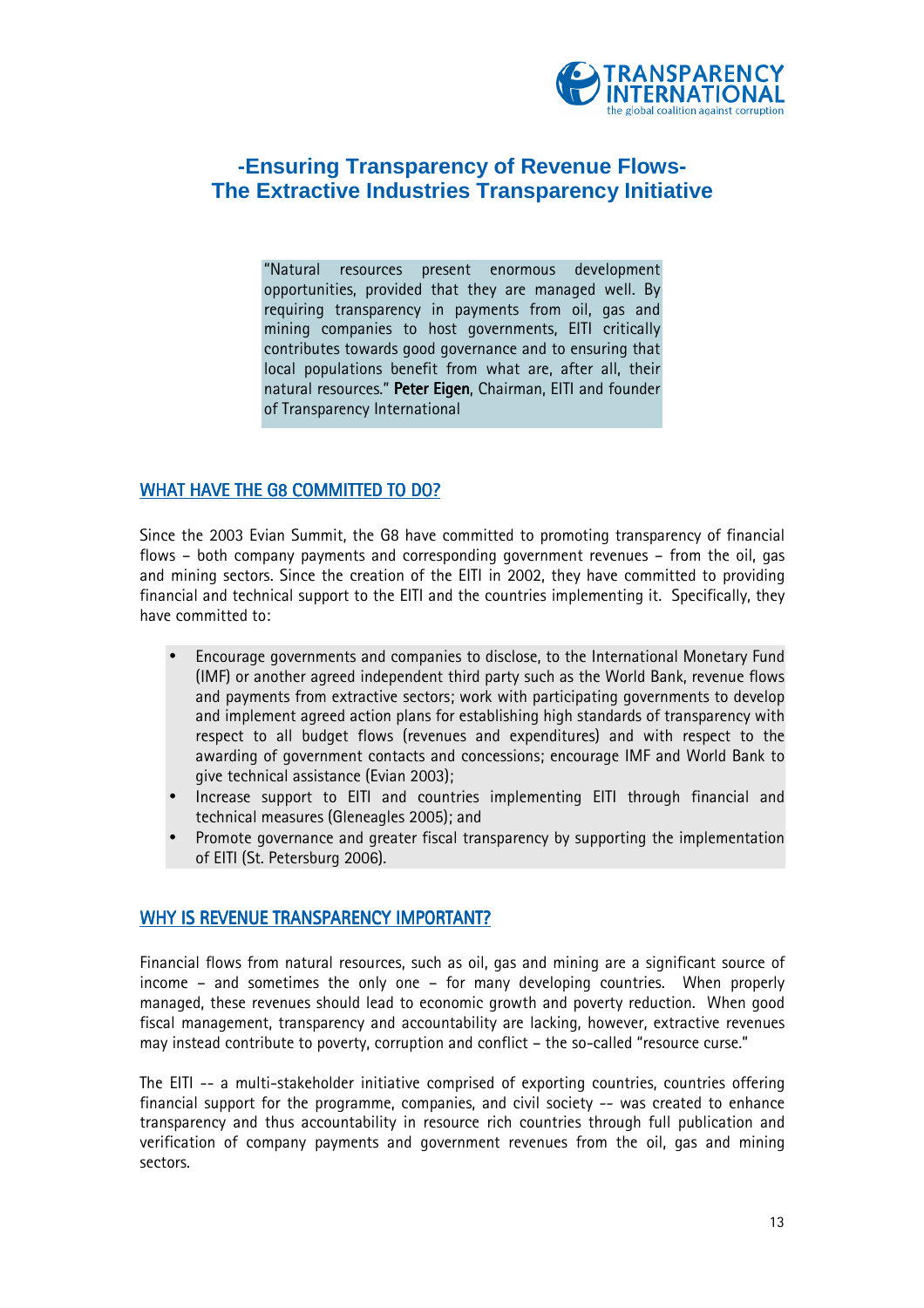

Responsibility for implementing the EITI rests with implementing countries, but a Secretariat also performs important functions. The success of the EITI depends on securing political, financial and technical support for the Secretariat, the Multi-Donor Trust Fund (Fund), managed and administered by the World Bank, the countries implementing the initiative, and civil society monitoring implementation. Companies must also play an active role.

#### WHAT ACTIONS HAVE THE G8 TAKEN TO DATE?

Canada, France, Germany, the UK and the US have each made substantial financial contributions to the EITI Secretariat and to some participating countries to help implement EITI provisions.

Germany, the US and the UK are currently serving on the EITI board and others are expected to rotate onto the board over time.

#### WHAT MUST THE G8 DO NOW?

The EITI will only fulfil its promise if it is implemented broadly. Therefore, the G8 should:

- o Encourage all major extractives exporting countries worldwide, including those in the G8 and newly industrialised countries such as China to implement the EITI;
- o As a major supplier, Russia, and especially Russian state and state-controlled companies, should implement the EITI and disclose relevant information;
- o Provide financial and technical support for governments implementing the EITI;
- o Encourage companies headquartered or listed in G8 jurisdictions to express support for the EITI in countries where they operate and to work constructively with governments, companies and civil society to ensure its successful implementation;
- o Remind companies that corrupt payments are illegal and will be investigated, and encourage non-G8 members to rigorously enforce their laws with respect to their companies operations abroad;
- o Provide financial support and work actively to provide safeguards for people in civil society organisations monitoring progress in countries implementing the EITI so they can work effectively; and
- o Work to ensure that the agreed validation mechanism for assessing compliance with the EITI principles and criteria is applied rigorously and effectively.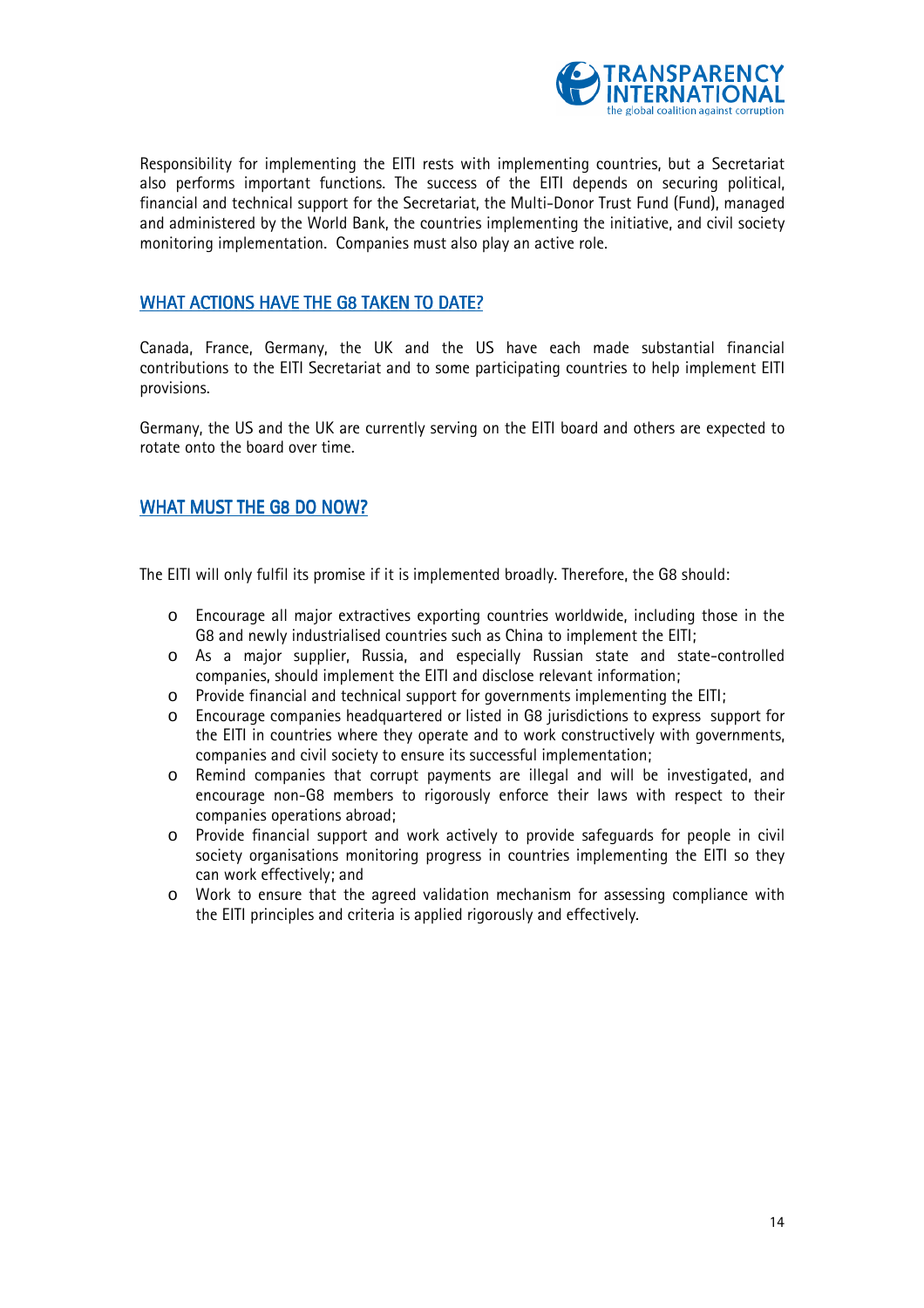

## **LOOKING TO THE FUTURE: PREVENTING MISUSE OF FINANCIAL INSTITUTIONS AND MARKETS**

Too often, corrupt actors misuse financial institutions to further their acts of bribery or corruption. A customer may direct or collect funds for the payment of a bribe and those who receive bribes or embezzle funds from state coffers may deposit those funds with financial institutions.

The Wolfsberg Group, a group of leading international banks, $^6$  has recently issued a statement against corruption, outlining measures for banks to protect themselves against the misuse of their institutions for corrupt practices and suggesting methods to prevent corruption internally.

They and the Clearing House Association LLC $^7$  have also recently endorsed measures to enhance the transparency of international wire transfers, which would enable information regarding the originator and beneficiary to be included in all payment messages. If adopted, these measures would assist financial institutions in their efforts to avoid their facilities being used for illicit purposes, such as money laundering and terrorist financing.

These are important steps, but more must be done. As home to the world's most significant financial centres, G8 nations should act now to enhance the role of the financial industry in the fight against corruption and to ensure that their institutions and markets are not complicit in or exploited for corrupt ends.

This is not new ground for the G8. At past summits, they have committed to:

l

- Require financial institutions to establish procedures for enhanced due diligence on Politically Exposed Persons (PEPs); support issuance of revised Financial Action Task Force (FATF) recommendations (Evian 2003);
- Commit to implement the FATF revised recommendations; further enhance transparency and supervisory standards in financial markets in particular non-compliant off-shore centres; urge all financial centres to adopt high standards of transparency (Sea Island 2004);
- Encourage all countries to require enhanced due diligence for financial transactions involving PEPS and press all financial centres to obtain and implement the highest international standards of transparency and exchange of information (Gleneagles 2005);

<sup>&</sup>lt;sup>6</sup> Members of the Wolfsberg Group are ABN AMRO, Banco Santander Central Hispano, Bank of Tokyo-Mitsubishi UFJ, Barclays, Citigroup, Credit Suisse, Deutsche Bank, Goldman Sachs, HSBC, JPMorgan Chase, Societe Generale and UBS. They developed the Wolfsberg Principles which are anti-money laundering guidelines for private banking including know-your-customer rules.

 $^7$  Members of the Clearing House Association LLC are Bank of America, National Association; The Bank of New York; Citibank, N.A.; Deutsche Bank Trust Company Americas; HSBC Bank USA, National Association; JP Morgan Chase Bank, National Association; LaSalle Bank, National Association; UBS AG; U.S. Bank National Association; Wachovia Bank, National Association; and Wells Fargo Bank, National Association.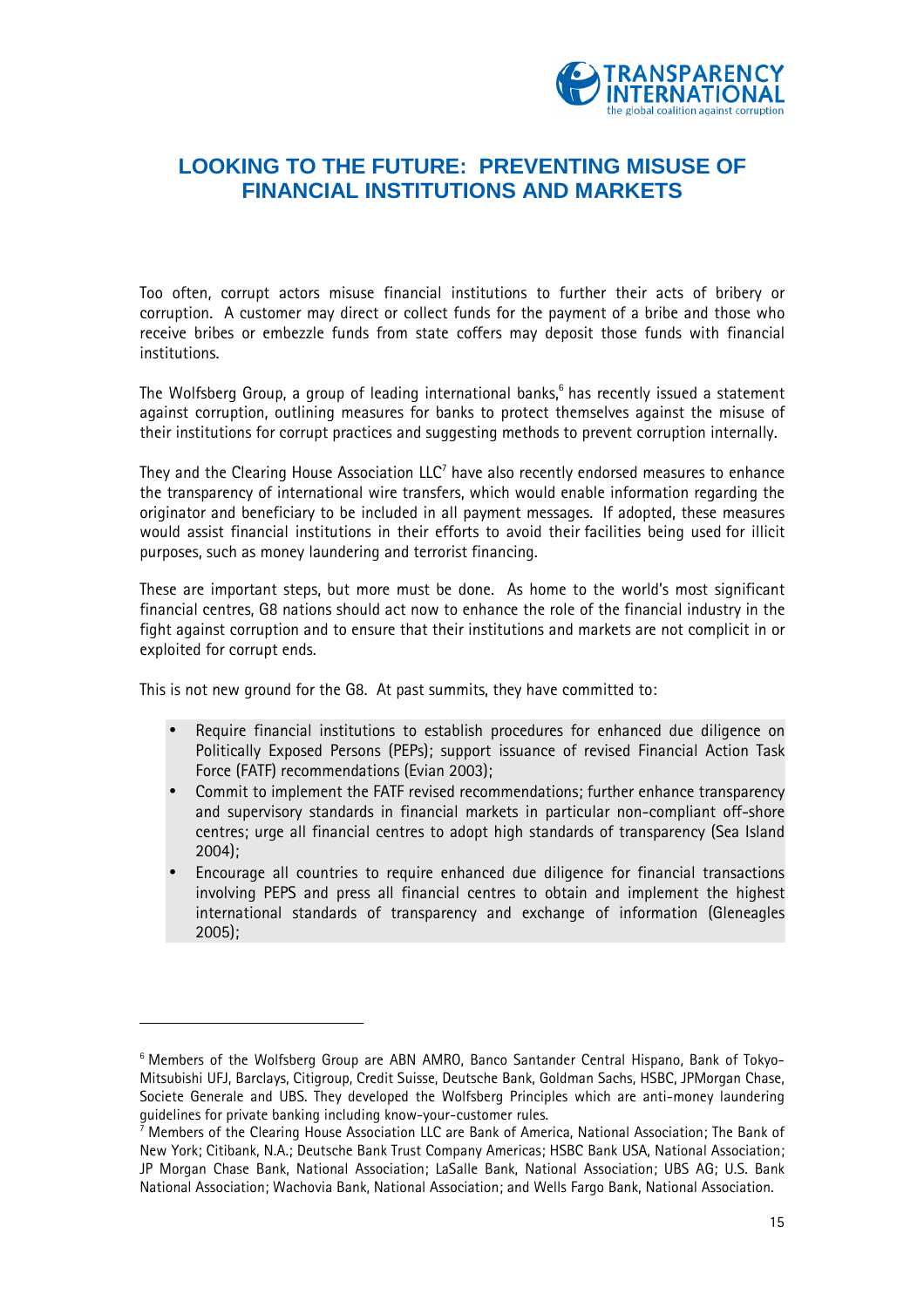

Take concrete steps to ensure that financial markets are protected from criminal abuse. including bribery and corruption, by pressing all financial centres to attain and implement the highest international standards of transparency; fight vigorously against money laundering, including by prosecuting money laundering offences and by implementing the revised recommendations of the FATF-related customer due diligence, transparency of legal persons and arrangements which are essential to tackling corruption (St. Petersburg 2006).

#### WHAT MUST THE G8 DO NOW?

G8 governments should accelerate implementation of their commitments to fighting financial crimes and money laundering and to ensure transparency in onshore and offshore centres. In particular, G8 governments should:

- o Stress the responsibility and strengthen regulatory oversight of financial institutions and markets in the fight against public and business-related corruption.
- o Close loopholes allowing the anonymous transfers of funds to offshore centres and to less regulated territories;
- o Endorse the private sector initiatives to enhance transparency in international wire transfers and provide the necessary regulatory support;
- o Coordinate regulations and information resources for the global tracking and forfeiture of the proceeds of corruption; and
- o Strengthen mutual legal assistance and cooperation to ensure that financial centres assist in the responsible repatriation of illicitly acquired assets.